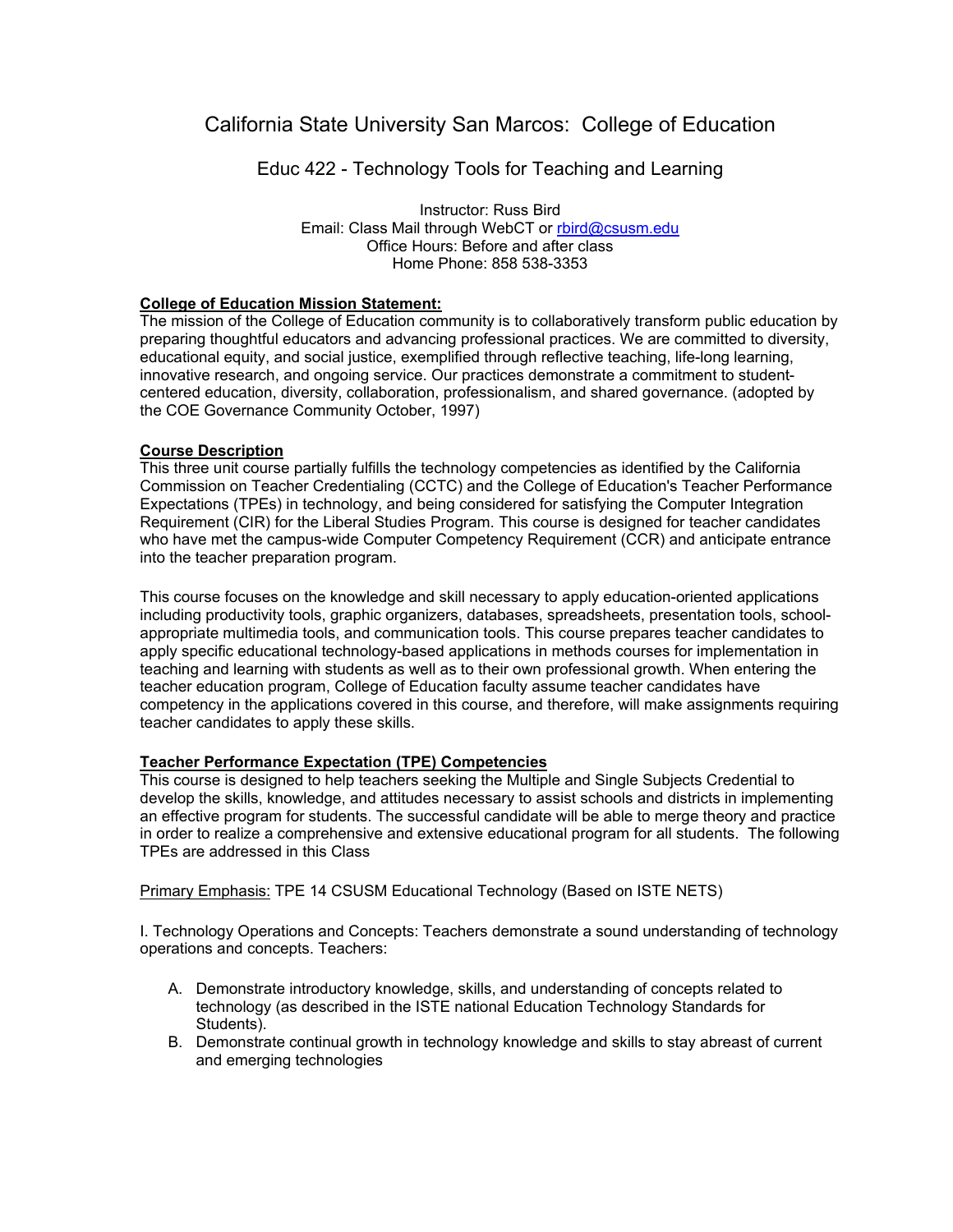V. Productivity and Professional Practice: Teachers use technology to enhance their productivity and professional practice. Teachers:

- A. Use technology resources to engage in ongoing professional development and lifelong learning.
- B. Continually evaluate and reflect on professional practice to make informed decisions regarding the use of technology in support of student learning.
- C. Apply technology to increase productivity.
- D. Use technology to communicate and collaborate with peers, parents, and the larger community in order to nurture student learning.

VI. Social, Ethical, Legal, and Human Issues: Teachers understand the social, ethical, legal, and human issues surrounding the use of technology in PK-12 schools and apply those principles in practice. Teachers:

- A. Model and teach legal and ethical practice related to technology use.
- B. Apply technology resources to enable and empower learners with diverse backgrounds, characteristics, and abilities.
- C. Identify and use technology resources that affirm diversity.
- D. Promote save and healthy use of technology resources.
- E. Facilitate equitable access to technology resources for all students.

## Secondary Emphasis:

- TPE 4 Making Content Accessible
- TPE 5 Student Engagement
- TPE 6 Developmentally Appropriate Teaching Practices
- TPE 7 Teaching English Language Learners
- TPE 12 Professional, Legal, and Ethical
- TPE 13 Professional Growth

**Course Objectives:** Teacher Candidates will demonstrate competency in:

- 1. Meeting the ISTE Standards I, V, VI outlined above
- 2. Using a set of educational technology tools that are applied in teaching and learning within the credential program and used in public school settings; and
- 3. Setting up an electronic portfolio for completion in the CSUSM teacher credentialing program.

## **Prerequisites**

The prerequisite for this course is completion of the campus-wide computer competency requirement. This can fulfilled by successful completion of one of the following:

- Taking the CSUSM CCR assessment or equivalent course.
- Completion of an approved computer literacy course at the community college level.

## **Required Supplies:** Bring every class meeting

- 1. ISTE/CUE Student Membership ( http://www.iste.org/cue/ ) \$45.00/year
- 2. 50 page Spiral Notebook \$1.00
- 3. 1 Mass Storage Device, either a:
	- o At least 100 MB Zip Disk \$10 You will need a Zip Drive at home
	- o At least 64 MB USB key drive \$25
		- **I** recommend the Lexar (Fry's)
- 4. Stereo headphones